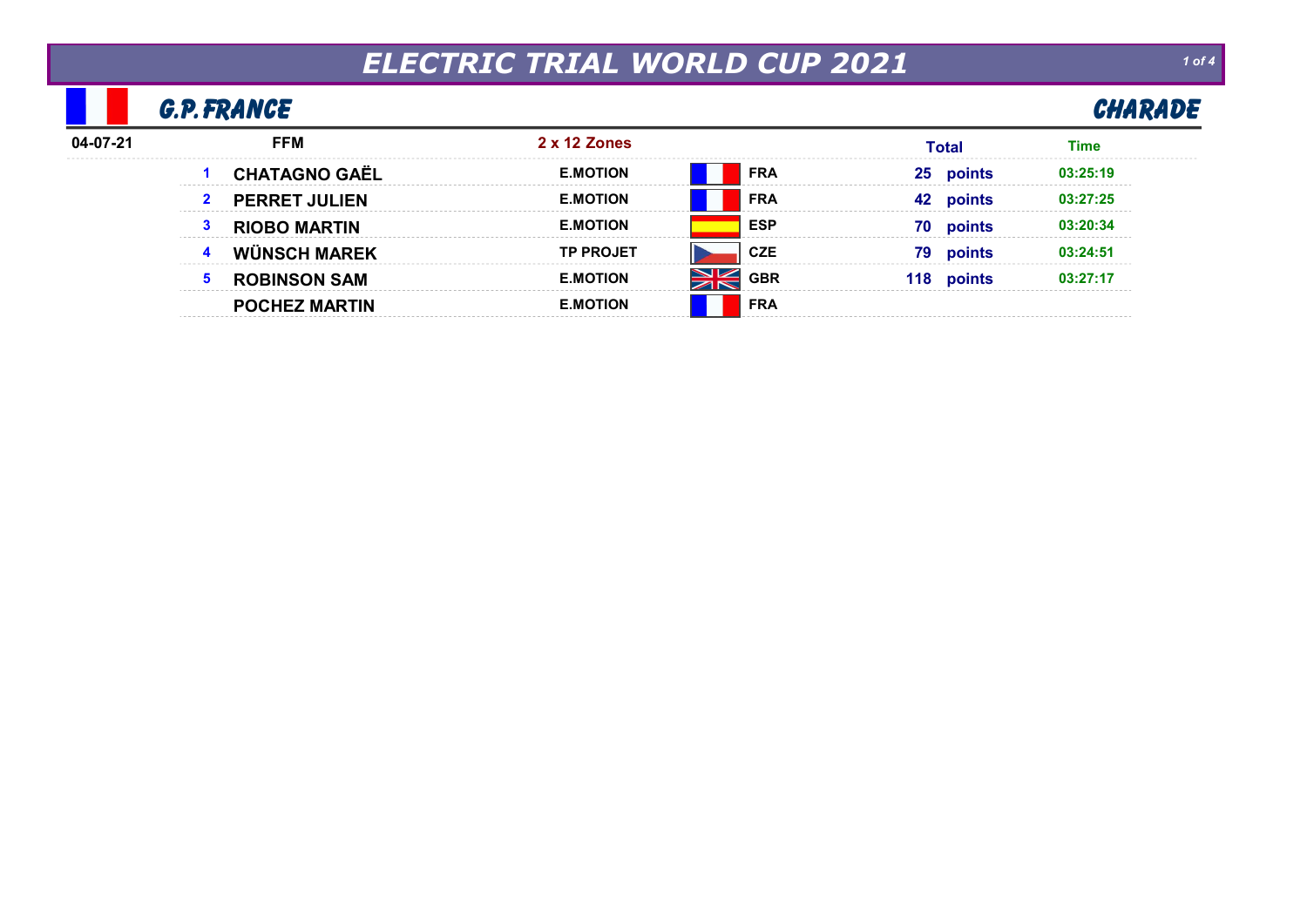## ELECTRIC TRIAL WORLD CUP 2021

### G.P. ANDORRA - ANDORRE SANT JULIA DE LORIA

S.

| 21-08-21 | FMA    | 2 x 12 Zones        |                 | Гоtа |  |
|----------|--------|---------------------|-----------------|------|--|
|          |        | [ION                | <b>FRA</b><br>. | IJι  |  |
|          |        | חרו<br>------------ | <b>FRA</b>      | 49   |  |
|          | 1ARTIN | ΓΙΩΝ<br>⊢м          | ESP             |      |  |
|          |        | ΓΙΟΝ<br>∟.M<br>.    | <b>FRA</b>      | oc   |  |
|          |        |                     |                 |      |  |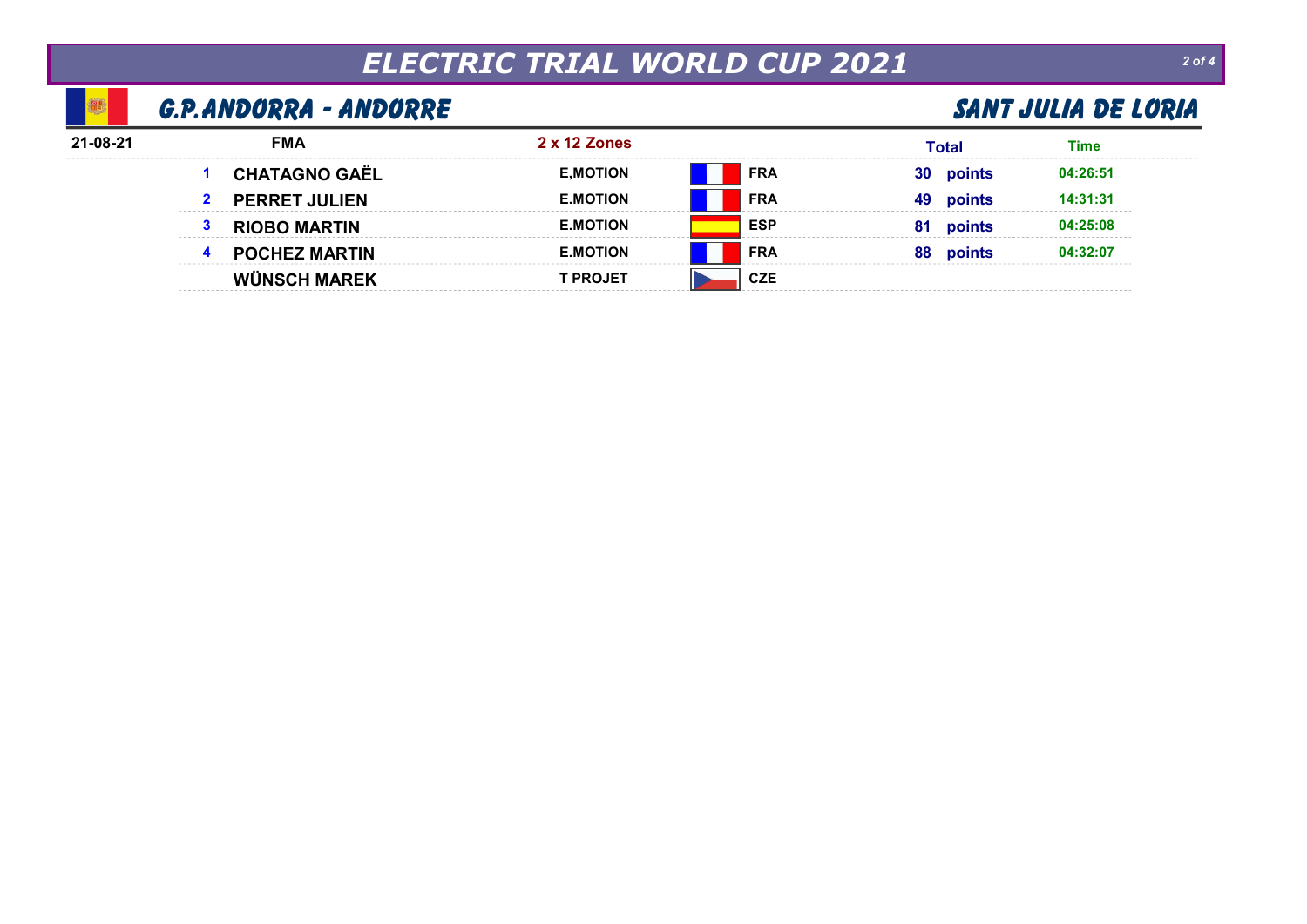## ELECTRIC TRIAL WORLD CUP 2021 30f4

### G.P. ANDORRA - ANDORRE SANT JULIA DE LORIA

| FMA | 2 x 12 Zones |            | `ota |  |
|-----|--------------|------------|------|--|
|     |              | <b>FRA</b> |      |  |
|     |              | FRA        |      |  |
|     |              | FRA        |      |  |
|     | TON          | ESF        | 4U   |  |
|     |              |            |      |  |